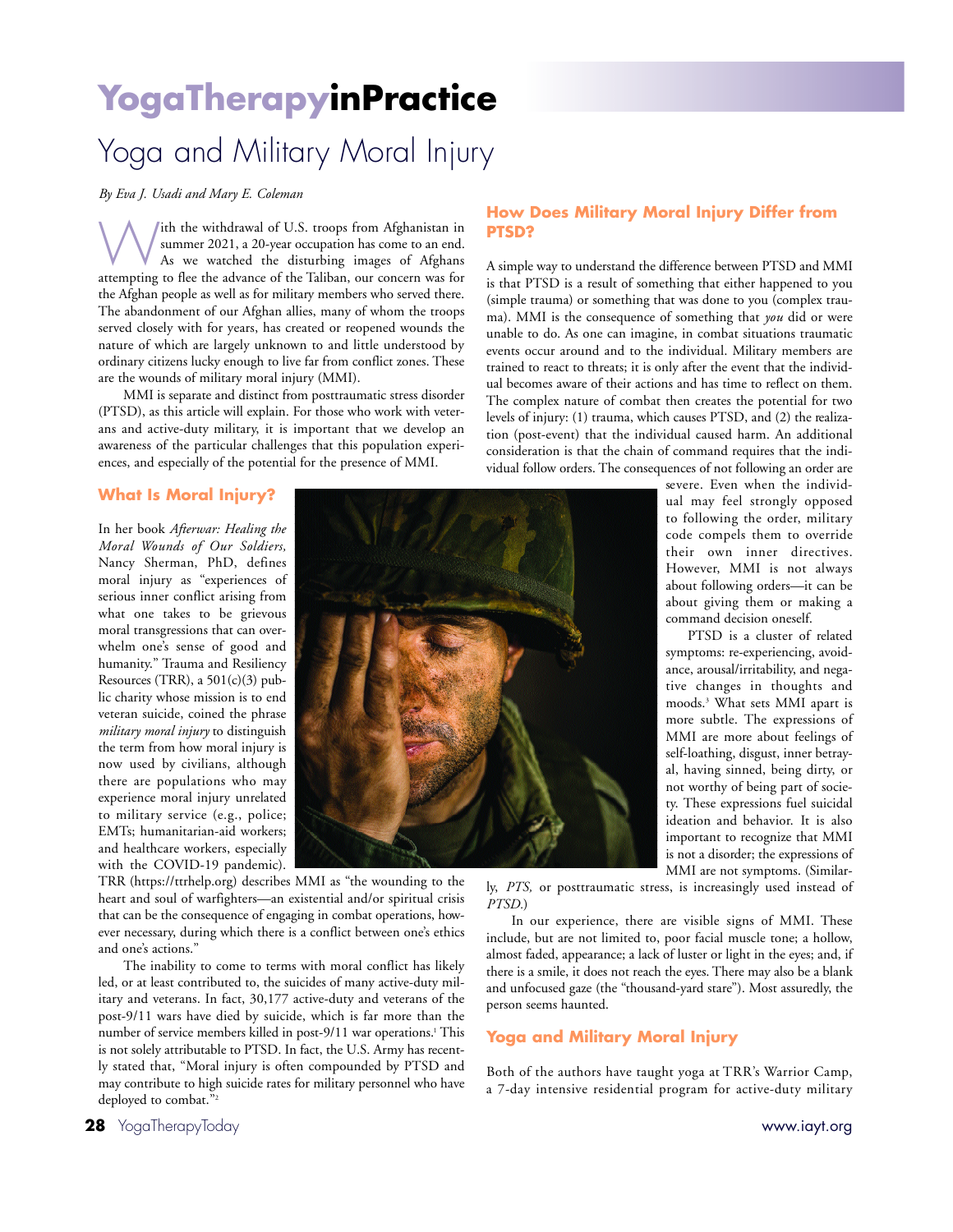

Author Mary Coleman, center, leads a closing circle.

and veterans of all eras with the goal of suicide prevention. Warrior Camp integrates five modalities into its program: eye movement desensitization and reprocessing (EMDR), equine-assisted psychotherapy, yoga, narrative medicine, and sweat lodge. All occur in the context of community.

Every day begins with a community yoga practice involving participants and staff. From the very first practice we cultivate selfregulation, adaptability, and resilience. As mentioned previously, MMI often coincides with a traumatic experience. When the individual is experiencing symptoms of PTSD, it is impossible to move to the deeper work of repair of the MMI. Through asana practice, we reinforce self-regulation with breathing practice and finding the point of comfort and steadiness with "effortless effort" in poses, as written of in Yoga Sutras 2.46 and 2.47. Throughout the practice the teacher guides inquiry and curiosity about physical sensations and gives permission for making modifications to allow for finding that point of grace. The use of props (e.g., blocks) is helpful to demonstrate adaptability and encourage agency. Adaptability is further reinforced by drawing awareness to improvements in asana and breath regulation. All of this builds the foundation for addressing the trauma and then moving to the repair of the MMI.

Each participant has individual yoga sessions to reinforce the three capacities (self-regulation, adaptability, resilience) required to address specific needs and to support the therapeutic process. Each evening, we introduce a short exploration of the concepts and wisdom of yoga, followed by a simple movement practice and guided systematic relaxation. The evening practice is really intended for reconnecting the participants with their breath, releasing tension or strain in the body, quieting the wandering tendencies of the mind, and supporting restorative sleep. During these evening sessions, we may introduce the Bhagavad Gita and share the story of Arjuna, the accomplished warrior who struggles through his own crisis of conscience. We introduce the concept of *dharma,* that our life experiences can have purpose, that we can live skillfully and transform our suffering.

## **Therapeutic Work Through Yogic Principles**

When working with both PTSD and MMI, we approach teaching yoga as a systematic method that integrates modern science, yogic philosophy, energetic anatomy, and the spiritual nature of human experience. In teaching at Warrior Camp, we have found that specific principles of the practice need to be reinforced: *ahimsa* (nonharming), *brahmacharya* (moderation), *aparigraha* (nongrasping), *svadhyaya* (self-awareness), and *ishvara pranidhana* (trustful surrender).

Each of these principles provides guidelines for every encounter on and off the mat. When the roaming tendencies of the mind come in the form of harmful narratives, the participant is encouraged by all members of the team to employ simple breathing practices and body awareness to recall and anchor the person in the present moment. We use asana to teach the concepts of moderation, nongrasping, and yielding on the mat so that these concepts can be used off the mat while working in the other modalities for repair and in participants' day-to-day lives.

By its very nature, the practice of yoga is the union between the individual and the deepest self. We yoga professionals have all likely experienced the practice's transformational power. The goal of yoga is to master the roaming tendencies of the mind so that we become established in our essential nature (Yoga Sutras 1.2 and 1.3)—what might be considered the center of awareness, the soul. From our perspective, MMI is a loss of the connection to this deepest self. By following the wisdom and the steps offered in the Yoga Sutras and those Krishna shared in the Bhagavad Gita, the practitioner learns to move awareness inward toward reunification.

It is important to recognize that MMI is not a disorder; the expressions of MMI are not symptoms. Similarly, *PTS,* or posttraumatic stress, is increasingly used instead of *PTSD.*

Accessing the subtle anatomy is how we begin the journey to reconnect to the soul—and to repair MMI. (One doesn't "get over" or heal from MMI; rather, the mended place becomes part of the fabric of one's life.) Asana and pranayama are the doorways into this work. Using the energies of the first, second, and third chakras to cultivate safety, stability, flexibility, contentment, strength, and personal power, we may establish a fertile ground for transformation and reconnection to self/soul. Additionally, working with the energies of the fifth chakra allows for creative expression and supports truth *(satya).* Many trauma-affected individuals may talk around the truth, but in our experience repair of MMI requires that the individual faces the truth of what happened: "I did this and I am saying this out loud to you."

Moving inward from the gross to the subtle body with encouragement and guidance from the yoga therapist is critical. Encouraging curiosity, openness, inquiry, and self-acceptance helps the individual cultivate an environment where they feel safe to explore and connect with the deeper dimensions of themselves. During practice, we usually begin with guiding awareness to the breath with loving curiosity. We often will ask: "How are we coming into practice today physically, mentally, and emotionally?" and "How does what we are experiencing influence the practice?" and "How can we take care of ourselves so that we can benefit from the practice?" These questions create safety and curiosity and can open doorways to the deeper self.